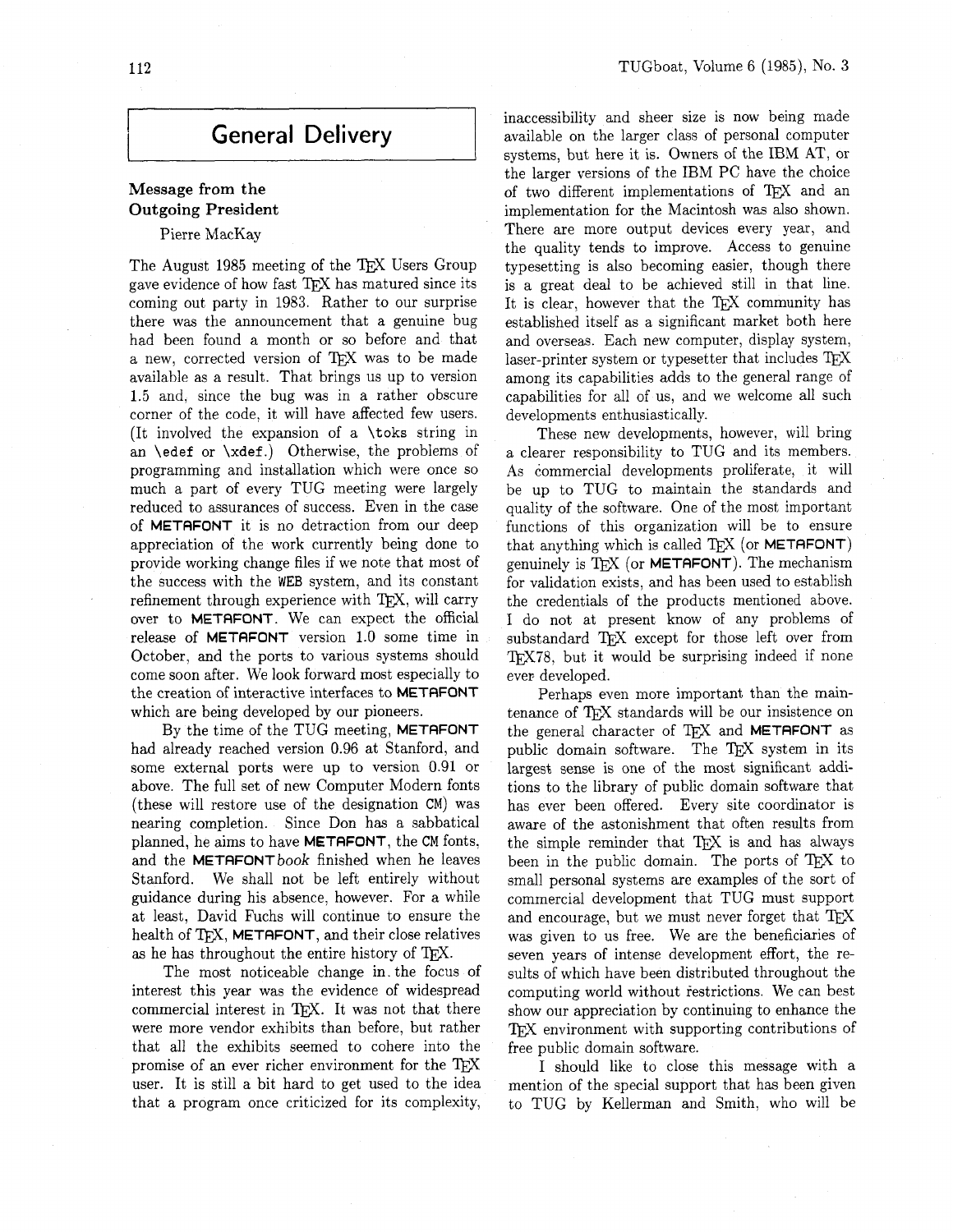offering the Macintosh version of TEX. They have already made other contributions to support TUG, and have now arranged to set aside a royalty on each sale for the further support of TUG. In addition, they have offered to fund the first of the Donald Knuth scholarships for support of attendance at a  $T_{\rm F}X$  training course in the coming year. I echo here the deep appreciation that was expressed by the the TUG membership at the business meeting this August.

### **From the President**

### Bart Childs

I am proud to accept the challenge of this office and humbly hope that I can contribute to an organization that is dedicated to high ideals. We (the TFX community) are grateful to Don Knuth for his gift of T<sub>F</sub>X and **METAFONT** and his placing them in the public domain. Many of us are aware of systems developed under government sponsorship where **revision** 0.0001 gets placed in the public domain and **revision** 0.0001+ magically appears from some new corporation. As we evolve from what Michael Spivak called "a happy band of anarchists" to our future, I hope that we can keep some of the openess that has been characteristic of our community. I feel a duty to thank Don, David Fuchs, and the whole TFX Project again.

The '85 TUG meeting at Stanford was a great success in spite of the election of someone from TEX as as the new president. Don had obviously laid in wait for the chance for the 'pun'. Still, the class with which he made it was enjoyed by all. I wish to make a few observations on the meeting.

I was surprised by the fact that there was a slight decrease in attendance at the meeting. Many of us have discussed some of the possible causes: the economy, previous meetings have all been at Stanford, ... etc. I will not dwell on that, but, will go on to the things that I think are important for our future.

We will undoubtedly have many pressures from the commercial world that we will affect. I welcome the input of the commercial communities and hope that we can use them as a resource to further our mutual goals. Several people mentioned what they considered "competitive" statements and attitudes by some of the commercial representatives. I acknowledge that this is a fair interpretation. I think the comments were made in a professional manner. We must be sure that we don't become a forum whose apparent primary function is a sales activity. We shall strive to remain a forum for function, vendor independence, and other high goals while paying appropriate attention to the pragmatism of reality.

Several items reported at the meeting are particularly noteworthy:

- 1. TFX 1.5 was announced. One error, which could be coded around, was corrected.
- **2. METAFONT** 0.91 was announced (and now 0.96 is out). Is there any other system which has as many users and as few errors reported as  $T_F X$ and **METAFONT?**
- **3.** TEX is on almost all major systems and is now appearing on many micros (most notably the PC and the Mac).
- **4.** has been mechanically converted to the "C" language at two or three different institutions.
- 5. TEX is actively used in several different languages.
- 6. Leslie Lamport delivered the DVI files for the  $\text{MTr}X$  manual while we were meeting. An A-W representative said that the book should be out before you are reading this.
- 7. TUG will sponsor **Donald** E. **Knuth** scholarships for end users (for example, secretaries). Kellerman and Smith have guaranteed us the first one.

As your elected leader, I will be active in at least the following areas:

- 1. Society representation. The AMS has extended me an invitation to present a one hour talk on T<sub>F</sub>X at the joint meeting with MAA in New Orleans in January 1986. (A hard one to accept!)
- 2. TEX distribution. Our lab will continue to be the Data General distribution point. There were several conversations about the best format of distributions. I will pursue some efforts to reach accord on the format of a minimum standard and accompanying documentation. Barry Smith and others have discussed this topic and I personally feel these decisions will further the understanding of T<sub>E</sub>X and its relations.
- **3.** Open communications. I will strive to always prepare this column. We frequently need several views of certain items. Members can take it upon themselves to propose these items and get several members to respond. New